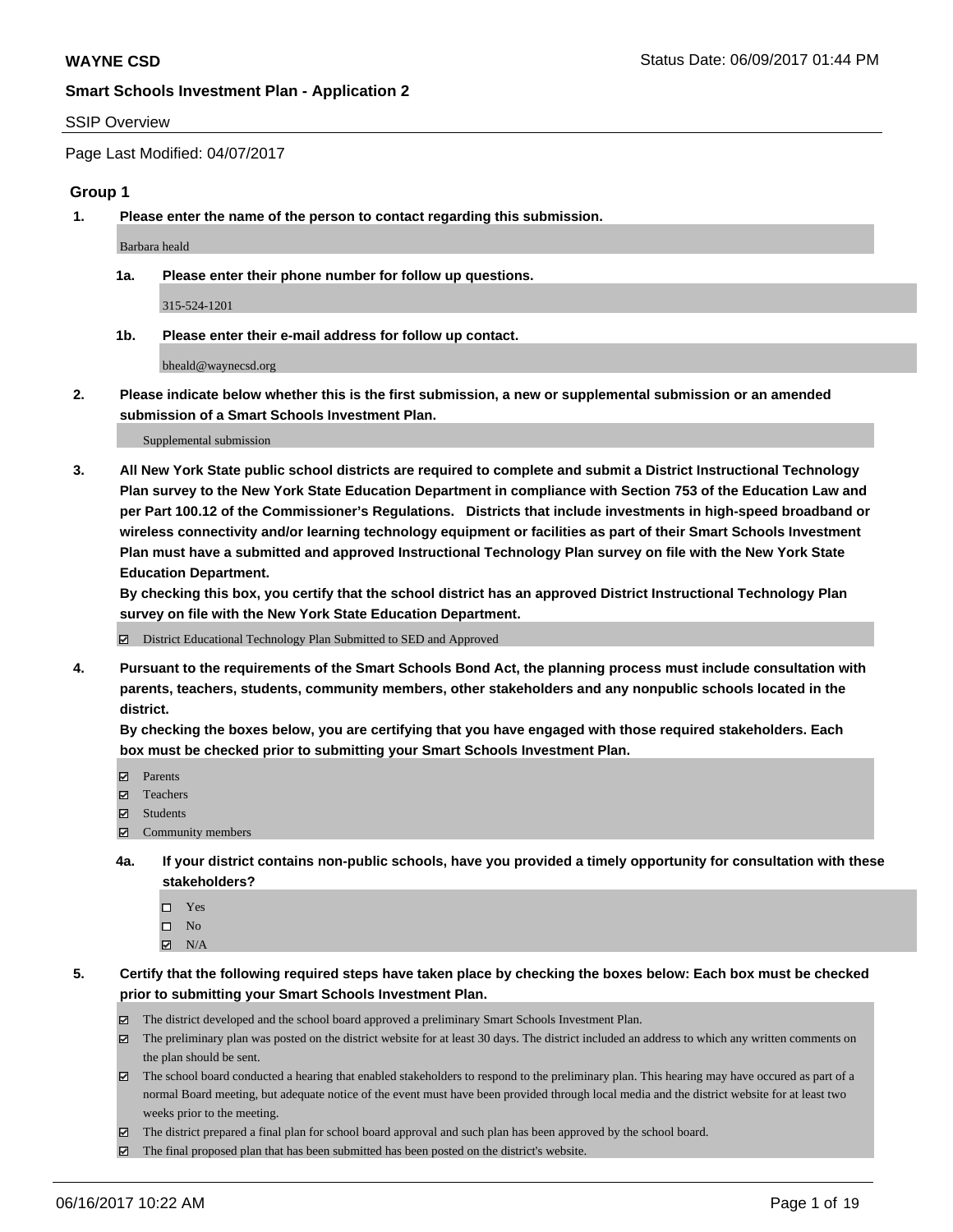## SSIP Overview

Page Last Modified: 04/07/2017

**5a. Please upload the proposed Smart Schools Investment Plan (SSIP) that was posted on the district's website, along with any supporting materials. Note that this should be different than your recently submitted Educational Technology Survey. The Final SSIP, as approved by the School Board, should also be posted on the website and remain there during the course of the projects contained therein.**

BOE smartschool 10-6-16.pdf

**5b. Enter the webpage address where the final Smart Schools Investment Plan is posted. The Plan should remain posted for the life of the included projects.**

http://wayne.k12.ny.us/departments.cfm?subpage=1995580

**6. Please enter an estimate of the total number of students and staff that will benefit from this Smart Schools Investment Plan based on the cumulative projects submitted to date.**

2,500

**7. An LEA/School District may partner with one or more other LEA/School Districts to form a consortium to pool Smart Schools Bond Act funds for a project that meets all other Smart School Bond Act requirements. Each school district participating in the consortium will need to file an approved Smart Schools Investment Plan for the project and submit a signed Memorandum of Understanding that sets forth the details of the consortium including the roles of each respective district.**

 $\Box$  The district plans to participate in a consortium to partner with other school district(s) to implement a Smart Schools project.

**8. Please enter the name and 6-digit SED Code for each LEA/School District participating in the Consortium.**

| <b>Partner LEA/District</b> | <b>ISED BEDS Code</b> |
|-----------------------------|-----------------------|
| (No Response)               | (No Response)         |

**9. Please upload a signed Memorandum of Understanding with all of the participating Consortium partners.**

(No Response)

**10. Your district's Smart Schools Bond Act Allocation is:**

\$1,433,099

**11. Enter the budget sub-allocations by category that you are submitting for approval at this time. If you are not budgeting SSBA funds for a category, please enter 0 (zero.) If the value entered is \$0, you will not be required to complete that survey question.**

|                                       | Sub-<br>Allocations |
|---------------------------------------|---------------------|
|                                       |                     |
| <b>School Connectivity</b>            | 0                   |
| Connectivity Projects for Communities | $\Omega$            |
| <b>Classroom Technology</b>           | 700,240             |
| Pre-Kindergarten Classrooms           | 0                   |
| Replace Transportable Classrooms      | O                   |
| <b>High-Tech Security Features</b>    | 0                   |
| Totals:                               | 700,240             |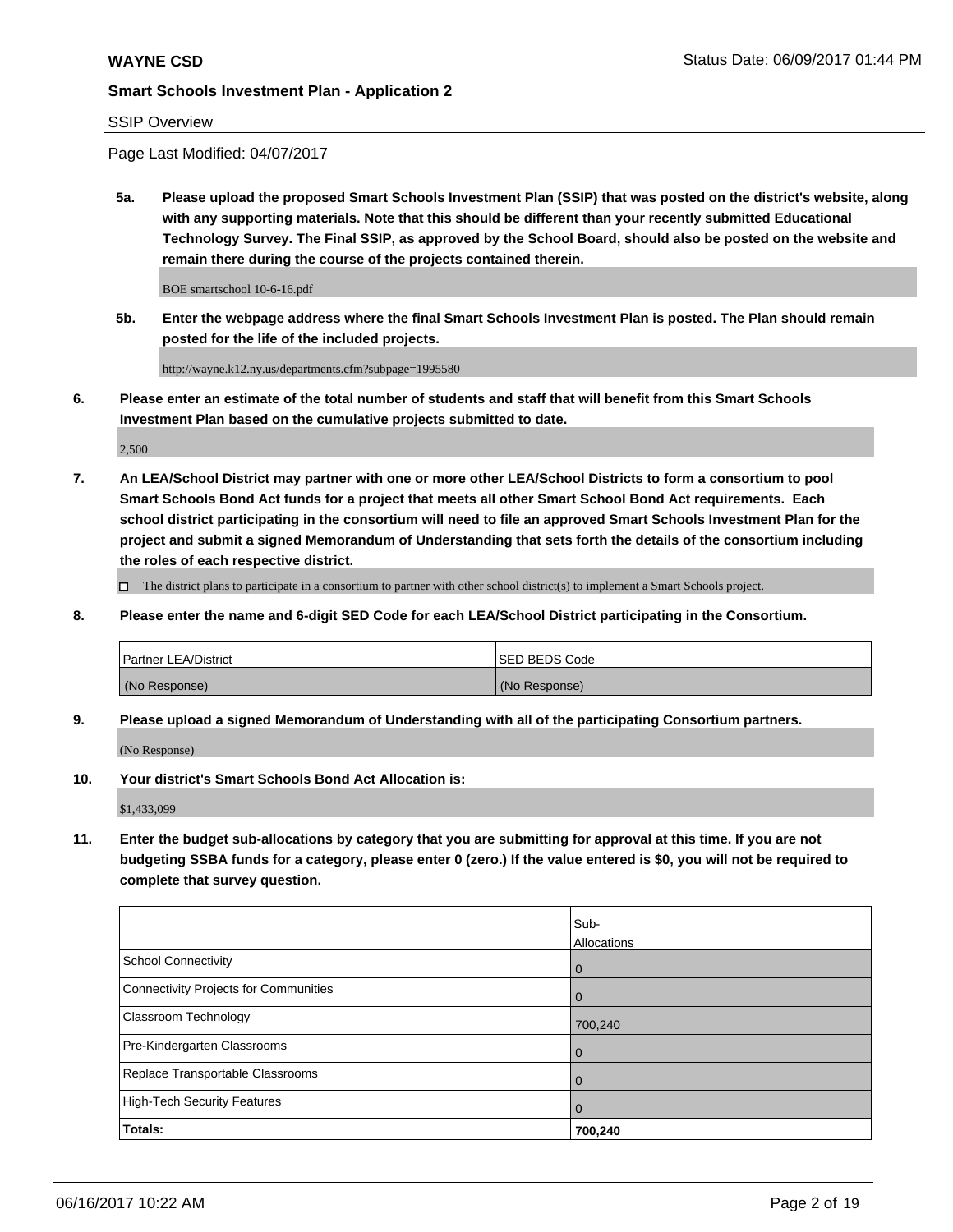## School Connectivity

Page Last Modified: 04/07/2017

## **Group 1**

- **1. In order for students and faculty to receive the maximum benefit from the technology made available under the Smart Schools Bond Act, their school buildings must possess sufficient connectivity infrastructure to ensure that devices can be used during the school day. Smart Schools Investment Plans must demonstrate that:**
	- **sufficient infrastructure that meets the Federal Communications Commission's 100 Mbps per 1,000 students standard currently exists in the buildings where new devices will be deployed, or**
	- **is a planned use of a portion of Smart Schools Bond Act funds, or**
	- **is under development through another funding source.**

**Smart Schools Bond Act funds used for technology infrastructure or classroom technology investments must increase the number of school buildings that meet or exceed the minimum speed standard of 100 Mbps per 1,000 students and staff within 12 months. This standard may be met on either a contracted 24/7 firm service or a "burstable" capability. If the standard is met under the burstable criteria, it must be:**

**1. Specifically codified in a service contract with a provider, and**

**2. Guaranteed to be available to all students and devices as needed, particularly during periods of high demand, such as computer-based testing (CBT) periods.**

**Please describe how your district already meets or is planning to meet this standard within 12 months of plan submission.**

(No Response)

- **1a. If a district believes that it will be impossible to meet this standard within 12 months, it may apply for a waiver of this requirement, as described on the Smart Schools website. The waiver must be filed and approved by SED prior to submitting this survey.**
	- By checking this box, you are certifying that the school district has an approved waiver of this requirement on file with the New York State Education Department.

#### **2. Connectivity Speed Calculator (Required)**

|                         | l Number of<br><b>Students</b> | Multiply by<br>100 Kbps | Divide by 1000   Current Speed<br>to Convert to<br>Required<br>l Speed in Mb | in Mb            | Expected<br>Speed to be<br>Attained Within Required<br>12 Months | <b>Expected Date</b><br>When<br>Speed Will be<br><b>Met</b> |
|-------------------------|--------------------------------|-------------------------|------------------------------------------------------------------------------|------------------|------------------------------------------------------------------|-------------------------------------------------------------|
| <b>Calculated Speed</b> | (No<br>Response)               | (No Response)           | (No<br>Response)                                                             | (No<br>Response) | (No<br>Response)                                                 | l (No<br>Response)                                          |

## **3. Describe how you intend to use Smart Schools Bond Act funds for high-speed broadband and/or wireless connectivity projects in school buildings.**

(No Response)

**4. Describe the linkage between the district's District Instructional Technology Plan and the proposed projects. (There should be a link between your response to this question and your response to Question 1 in Part E. Curriculum and Instruction "What are the district's plans to use digital connectivity and technology to improve teaching and learning?)**

(No Response)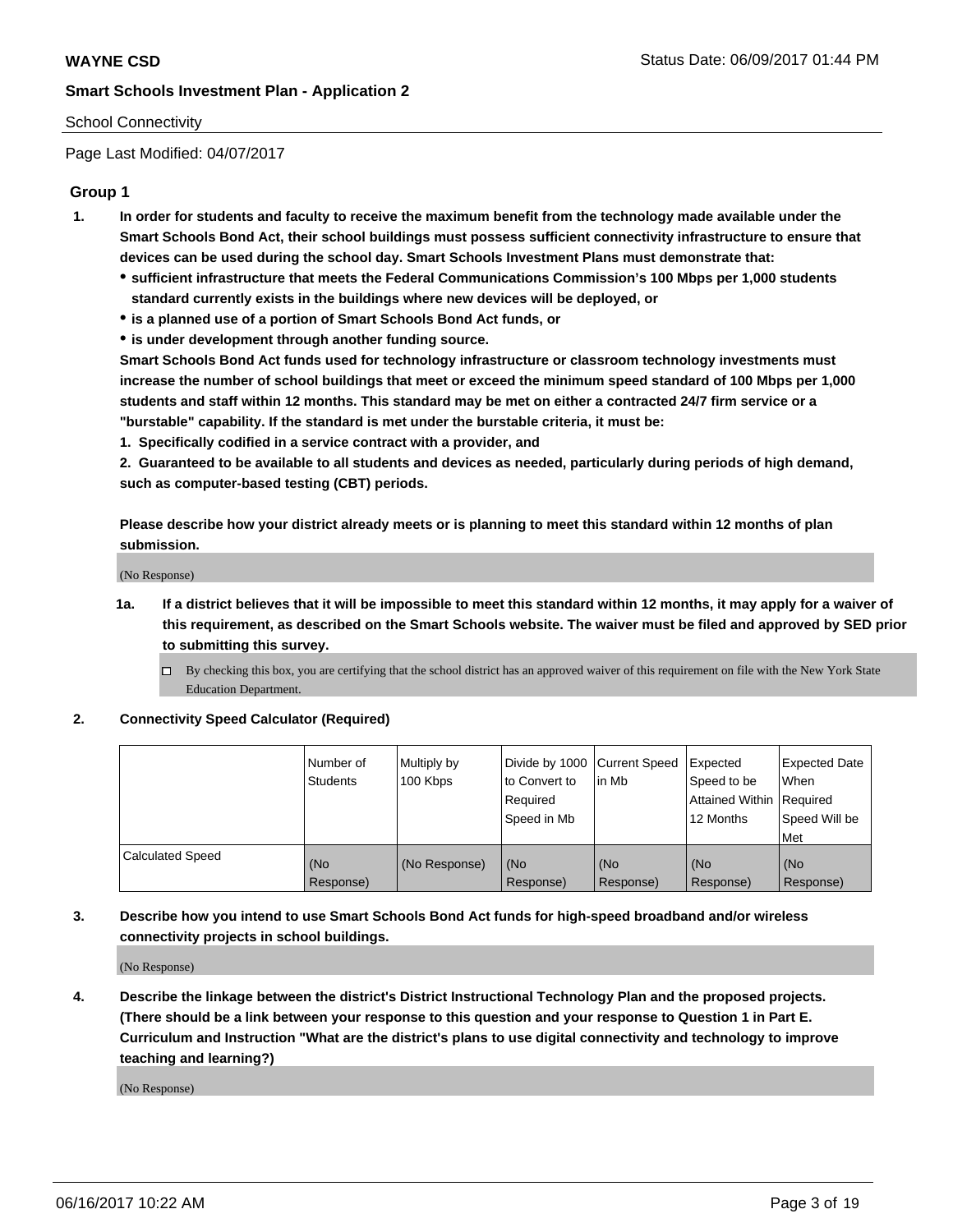#### School Connectivity

Page Last Modified: 04/07/2017

**5. If the district wishes to have students and staff access the Internet from wireless devices within the school building, or in close proximity to it, it must first ensure that it has a robust Wi-Fi network in place that has sufficient bandwidth to meet user demand.**

**Please describe how you have quantified this demand and how you plan to meet this demand.**

(No Response)

**6. As indicated on Page 5 of the guidance, the Office of Facilities Planning will have to conduct a preliminary review of all capital projects, including connectivity projects.**

**Please indicate on a separate row each project number given to you by the Office of Facilities Planning.**

| Project Number |  |
|----------------|--|
|                |  |
| (No Response)  |  |

**7. Certain high-tech security and connectivity infrastructure projects may be eligible for an expedited review process as determined by the Office of Facilities Planning.**

**Was your project deemed eligible for streamlined review?**

(No Response)

**8. Include the name and license number of the architect or engineer of record.**

| Name          | License Number |
|---------------|----------------|
| (No Response) | (No Response)  |

**9. If you are submitting an allocation for School Connectivity complete this table.**

**Note that the calculated Total at the bottom of the table must equal the Total allocation for this category that you entered in the SSIP Overview overall budget.** 

|                                            | Sub-              |
|--------------------------------------------|-------------------|
|                                            | <b>Allocation</b> |
| Network/Access Costs                       | (No Response)     |
| Outside Plant Costs                        | (No Response)     |
| School Internal Connections and Components | (No Response)     |
| <b>Professional Services</b>               | (No Response)     |
| Testing                                    | (No Response)     |
| <b>Other Upfront Costs</b>                 | (No Response)     |
| <b>Other Costs</b>                         | (No Response)     |
| Totals:                                    | 0                 |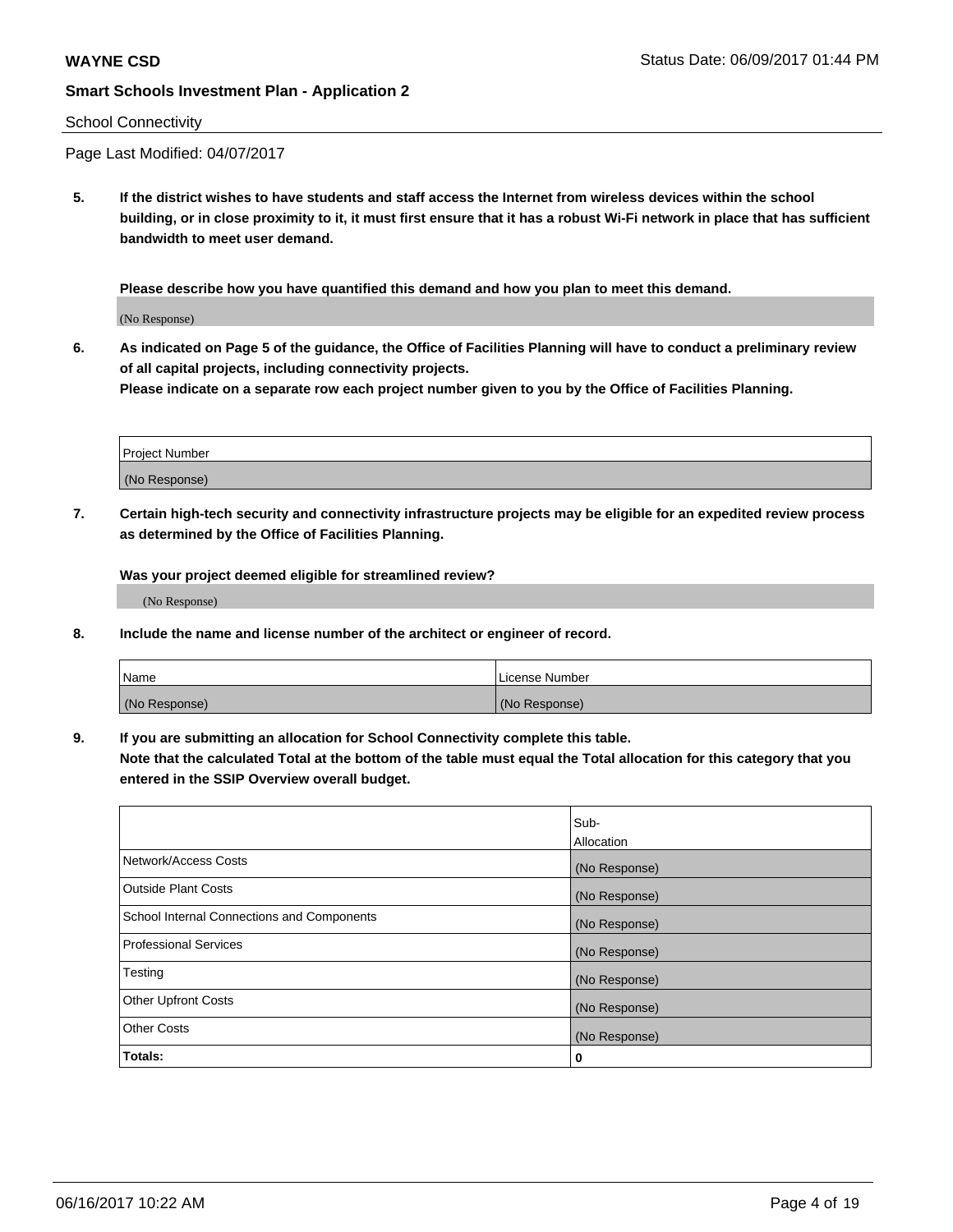## School Connectivity

Page Last Modified: 04/07/2017

**10. Please detail the type, quantity, per unit cost and total cost of the eligible items under each sub-category. This is especially important for any expenditures listed under the "Other" category. All expenditures must be eligible for tax-exempt financing to be reimbursed through the SSBA. Sufficient detail must be provided so that we can verify this is the case. If you have any questions, please contact us directly through smartschools@nysed.gov. NOTE: Wireless Access Points should be included in this category, not under Classroom Educational Technology, except those that will be loaned/purchased for nonpublic schools.**

| Select the allowable expenditure | Item to be purchased | Quantity      | Cost per Item | Total Cost    |
|----------------------------------|----------------------|---------------|---------------|---------------|
| type.                            |                      |               |               |               |
| Repeat to add another item under |                      |               |               |               |
| each type.                       |                      |               |               |               |
| (No Response)                    | (No Response)        | (No Response) | (No Response) | (No Response) |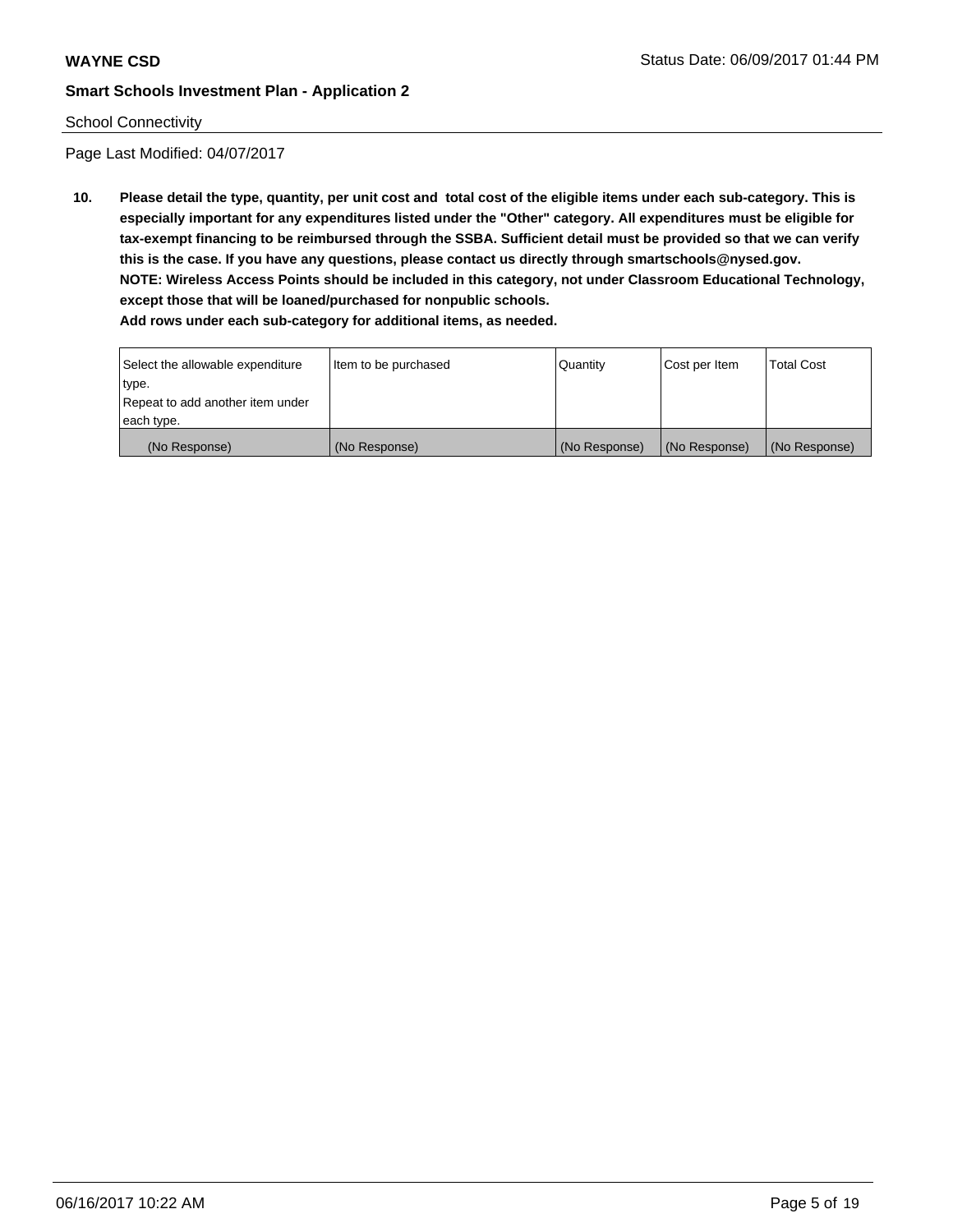Community Connectivity (Broadband and Wireless)

Page Last Modified: 04/07/2017

### **Group 1**

**1. Describe how you intend to use Smart Schools Bond Act funds for high-speed broadband and/or wireless connectivity projects in the community.**

(No Response)

**2. Please describe how the proposed project(s) will promote student achievement and increase student and/or staff access to the Internet in a manner that enhances student learning and/or instruction outside of the school day and/or school building.**

(No Response)

**3. Community connectivity projects must comply with all the necessary local building codes and regulations (building and related permits are not required prior to plan submission).**

 $\Box$  I certify that we will comply with all the necessary local building codes and regulations.

**4. Please describe the physical location of the proposed investment.**

(No Response)

**5. Please provide the initial list of partners participating in the Community Connectivity Broadband Project, along with their Federal Tax Identification (Employer Identification) number.**

| <b>Project Partners</b> | Federal ID#     |
|-------------------------|-----------------|
| (No Response)           | l (No Response) |

**6. If you are submitting an allocation for Community Connectivity, complete this table. Note that the calculated Total at the bottom of the table must equal the Total allocation for this category that you entered in the SSIP Overview overall budget.**

|                                    | Sub-Allocation |
|------------------------------------|----------------|
| Network/Access Costs               | (No Response)  |
| Outside Plant Costs                | (No Response)  |
| <b>Tower Costs</b>                 | (No Response)  |
| <b>Customer Premises Equipment</b> | (No Response)  |
| <b>Professional Services</b>       | (No Response)  |
| Testing                            | (No Response)  |
| <b>Other Upfront Costs</b>         | (No Response)  |
| <b>Other Costs</b>                 | (No Response)  |
| Totals:                            | 0              |

**7. Please detail the type, quantity, per unit cost and total cost of the eligible items under each sub-category. This is especially important for any expenditures listed under the "Other" category. All expenditures must be capital-bond eligible to be reimbursed through the SSBA. If you have any questions, please contact us directly through smartschools@nysed.gov.**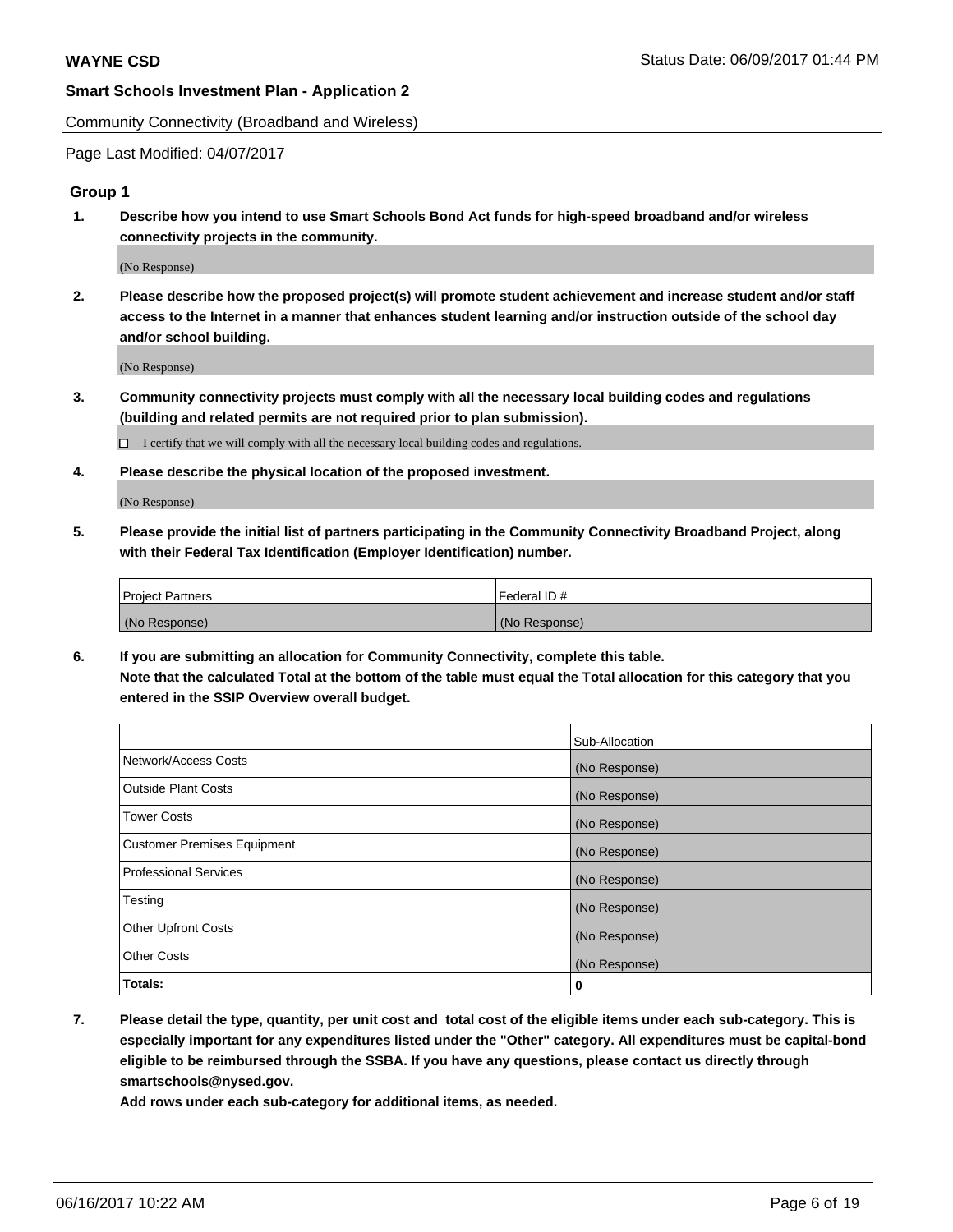Community Connectivity (Broadband and Wireless)

| Select the allowable expenditure | Item to be purchased | <b>Quantity</b> | Cost per Item | <b>Total Cost</b> |
|----------------------------------|----------------------|-----------------|---------------|-------------------|
| type.                            |                      |                 |               |                   |
| Repeat to add another item under |                      |                 |               |                   |
| each type.                       |                      |                 |               |                   |
| (No Response)                    | (No Response)        | (No Response)   | (No Response) | (No Response)     |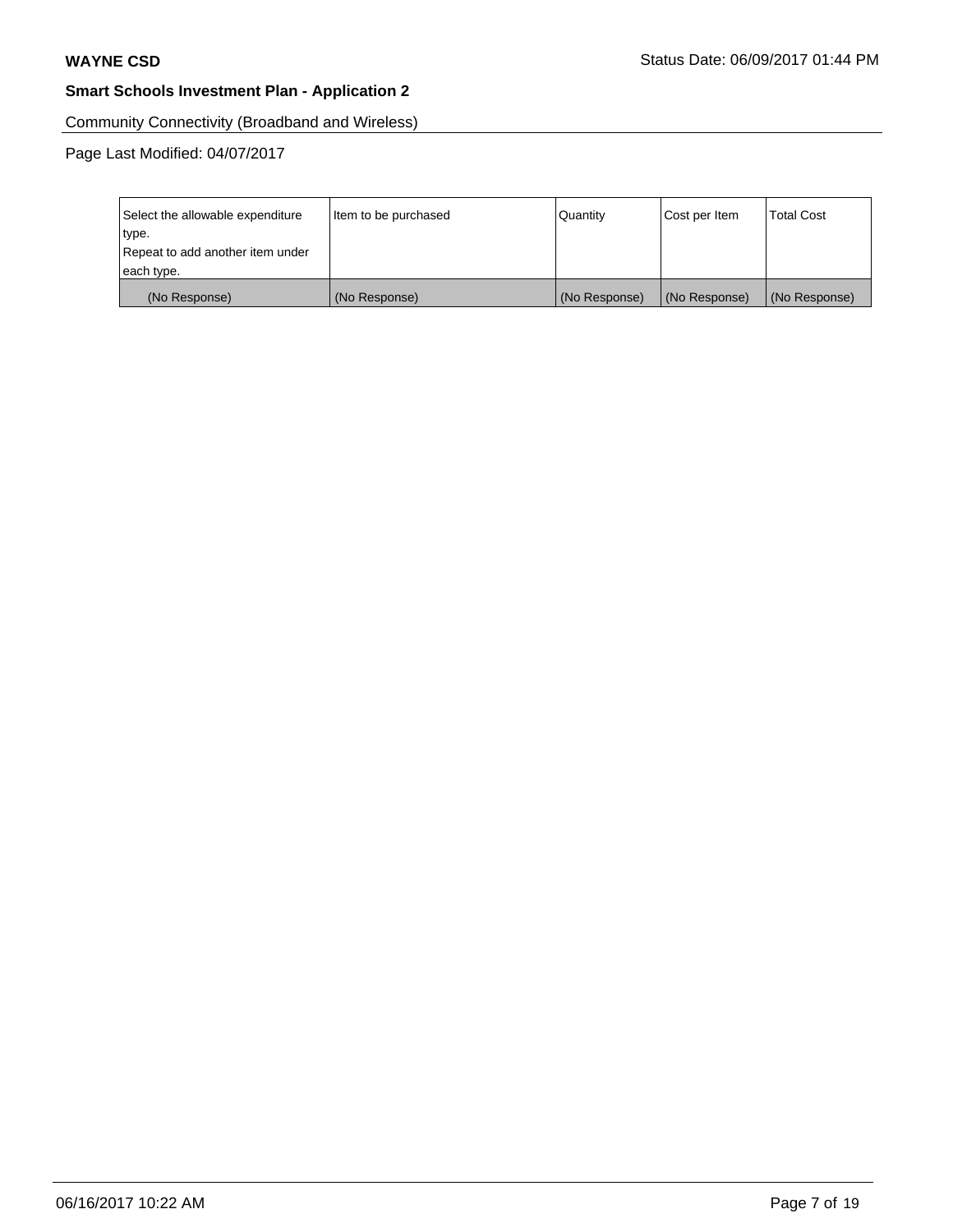### Classroom Learning Technology

Page Last Modified: 04/07/2017

## **Questions**

**1. In order for students and faculty to receive the maximum benefit from the technology made available under the Smart Schools Bond Act, their school buildings must possess sufficient connectivity infrastructure to ensure that devices can be used during the school day. Smart Schools Investment Plans must demonstrate that sufficient infrastructure that meets the Federal Communications Commission's 100 Mbps per 1,000 students standard currently exists in the buildings where new devices will be deployed, or is a planned use of a portion of Smart Schools Bond Act funds, or is under development through another funding source.**

**Smart Schools Bond Act funds used for technology infrastructure or classroom technology investments must increase the number of school buildings that meet or exceed the minimum speed standard of 100 Mbps per 1,000 students and staff within 12 months. This standard may be met on either a contracted 24/7 firm service or a "burstable" capability. If the standard is met under the burstable criteria, it must be:**

**1. Specifically codified in a service contract with a provider, and**

**2. Guaranteed to be available to all students and devices as needed, particularly during periods of high demand, such as computer-based testing (CBT) periods.**

**Please describe how your district already meets or is planning to meet this standard within 12 months of plan submission.**

Wayne Central School District meets this standard with the following rationale: Student enrollment is 2,243 currently. That equates to 224.3 Mbps as per the standard. We have 500 Mbps which exceeds the standard. Therefore we meet with criteria.

- **1a. If a district believes that it will be impossible to meet this standard within 12 months, it may apply for a waiver of this requirement, as described on the Smart Schools website. The waiver must be filed and approved by SED prior to submitting this survey.**
	- $\Box$  By checking this box, you are certifying that the school district has an approved waiver of this requirement on file with the New York State Education Department.

**2. Connectivity Speed Calculator (Required)**

|                         | l Number of<br>Students | Multiply by<br>100 Kbps | Divide by 1000 Current Speed<br>to Convert to<br>Required<br>Speed in Mb | lin Mb | Expected<br>Speed to be<br>Attained Within   Required<br>12 Months | <b>Expected Date</b><br>When<br>Speed Will be<br>Met |
|-------------------------|-------------------------|-------------------------|--------------------------------------------------------------------------|--------|--------------------------------------------------------------------|------------------------------------------------------|
| <b>Calculated Speed</b> | 2,243                   | 224,300                 | 224.3                                                                    | 500    | (No<br>Response)                                                   | l (No<br>Response)                                   |

**3. If the district wishes to have students and staff access the Internet from wireless devices within the school building, or in close proximity to it, it must first ensure that it has a robust Wi-Fi network in place that has sufficient bandwidth to meet user demand.**

**Please describe how you have quantified this demand and how you plan to meet this demand.**

Currently our bandwidth is more than sufficient to provide wifi saturation in allowing for our goal of 1:1 device access for our students. Our first submission allows for additional access points in each classroom to move from 50% coverage to 100% saturation. This was a necessary component in conjunction with the purchase of chrome book and ipad devices for students, increasing access for students in the classroom and learning apces throughout our schools.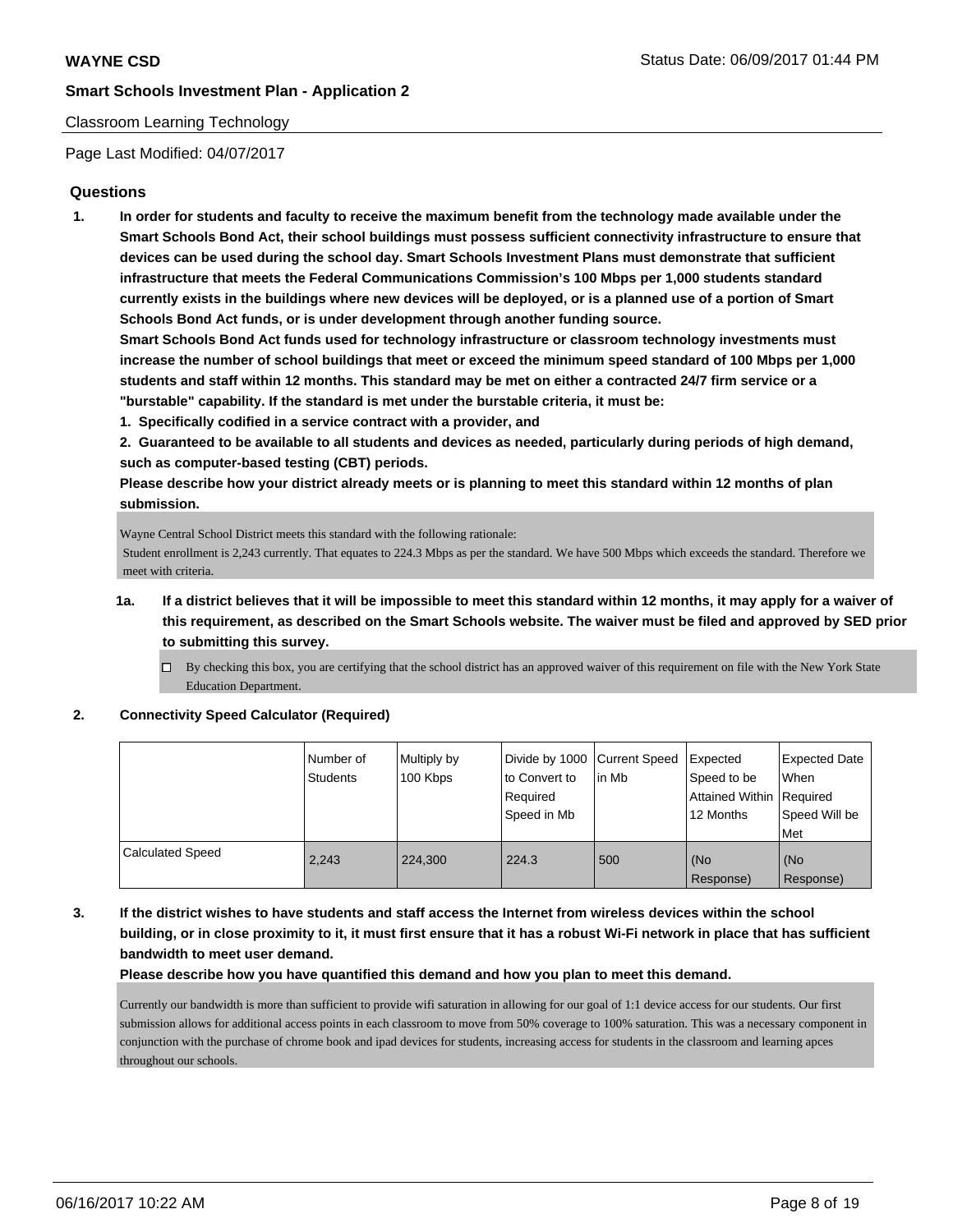#### Classroom Learning Technology

Page Last Modified: 04/07/2017

**4. All New York State public school districts are required to complete and submit an Instructional Technology Plan survey to the New York State Education Department in compliance with Section 753 of the Education Law and per Part 100.12 of the Commissioner's Regulations.**

**Districts that include educational technology purchases as part of their Smart Schools Investment Plan must have a submitted and approved Instructional Technology Plan survey on file with the New York State Education Department.**

- By checking this box, you are certifying that the school district has an approved Instructional Technology Plan survey on file with the New York State Education Department.
- **5. Describe the devices you intend to purchase and their compatibility with existing or planned platforms or systems. Specifically address the adequacy of each facility's electrical, HVAC and other infrastructure necessary to install and support the operation of the planned technology.**

Wayne Central operates a modern data center with adequate electrical and HVAC in maintaining our investment. We plan to purchase Chromebooks, Ipads, and Presentation Displays. These devices are consistent with existing initiatives and operational environments. For example, The chromebooks and ipads are supplementing existing applications and instructional practices specific to our google apps for education environment and apple apps already in use and proven to be instructionally sound and valid within our district. The purchase of these two device models are intended to increase student access and efficiency. Devices will be accessible 1:1 where students bring them home as well as carts within classrooms that charge over night for which power outlets exist. Presentation displays will be purchased to replace aging smart board systems which will be compatible with current systems as well as facilities.

- **6. Describe how the proposed technology purchases will:**
	- **> enhance differentiated instruction;**
	- **> expand student learning inside and outside the classroom;**
	- **> benefit students with disabilities and English language learners; and**
	- **> contribute to the reduction of other learning gaps that have been identified within the district.**

**The expectation is that districts will place a priority on addressing the needs of students who struggle to succeed in a rigorous curriculum. Responses in this section should specifically address this concern and align with the district's Instructional Technology Plan (in particular Question 2 of E. Curriculum and Instruction: "Does the district's instructional technology plan address the needs of students with disabilities to ensure equitable access to instruction, materials and assessments?" and Question 3 of the same section: "Does the district's instructional technology plan address the provision of assistive technology specifically for students with disabilities to ensure access to and participation in the general curriculum?"**

Purchasing additional Chromebooks and ipads for classrooms will further enhance our strategic plan initiatives that include a technology scope and sequence to support instruction and re-alignment of our curriculum. Teachers at Wayne CSD are utilizing Google Apps for Education tools. These tools increase the ability for students and teachers to communicate, collaborate and develop and build upon ideas and problem solving. Within Google Apps for Education, there are a number of assistive technology tools to help students with disabilities and English Language Learners. For example: Read & Write for Google Chrome reads any document or website to the student; Google Voice typing allows a student to speak and their words appear in a word processing document; Google translate will translate anything appearing on the screen into nearly any language. This particular application will allow us to provide 1:1 access to all students in grades 7-9 giving them increased opportunity for learning outside of the classroom. Ipads will be utilized in the HS math and foreign language courses allowing teachers to flip their classroom learning activities for students. Ipads and chromebooks will be added to our primary and elementary classroom instructional centers. Having additional Chromebooks and ipads will expand the use of these tools.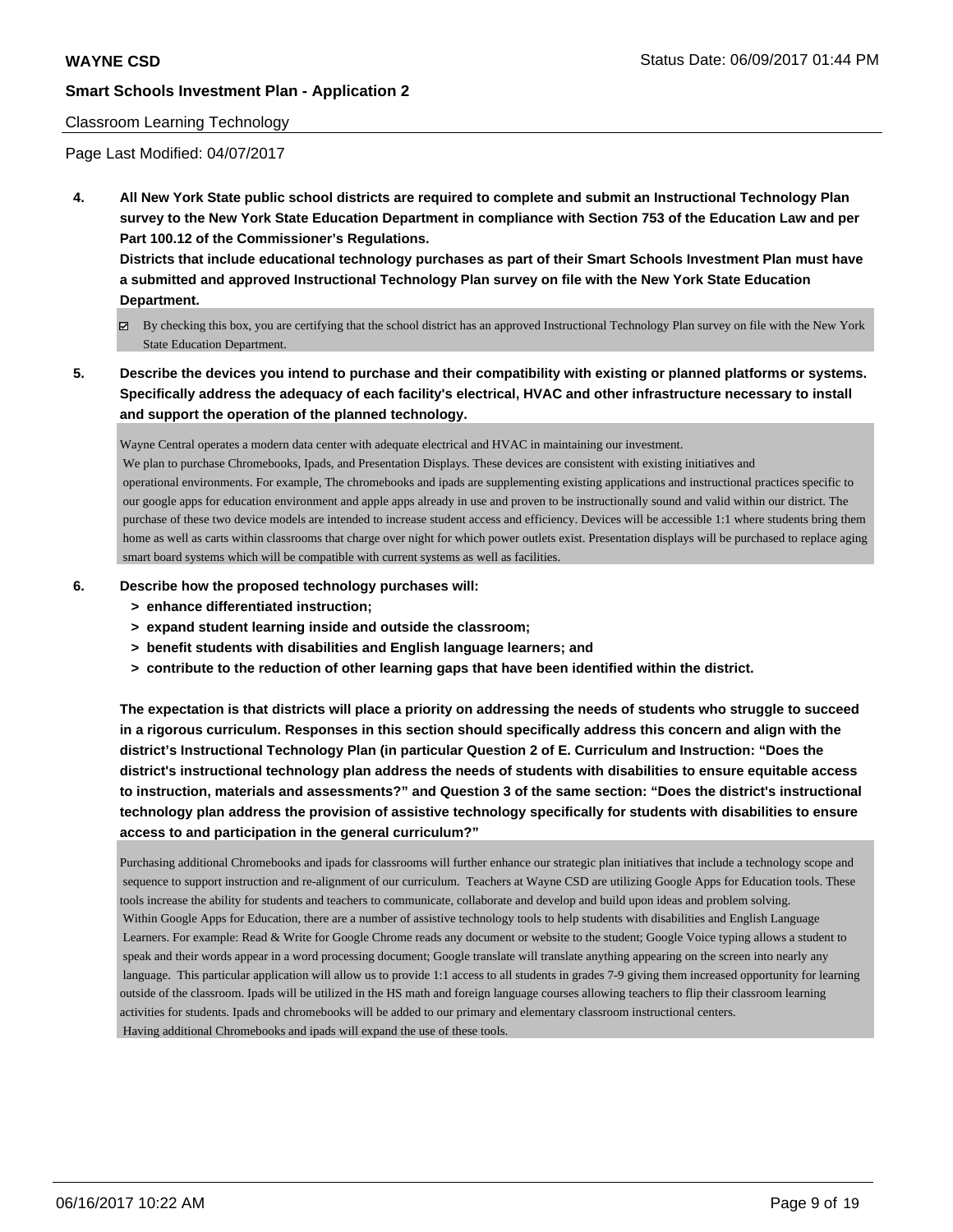#### Classroom Learning Technology

Page Last Modified: 04/07/2017

**7. Where appropriate, describe how the proposed technology purchases will enhance ongoing communication with parents and other stakeholders and help the district facilitate technology-based regional partnerships, including distance learning and other efforts.**

Increasing access to devices for students increases their ability to be connected with their teachers during the school day as well as from home. Google Classroom is a great example of one way teachers and students can collaborate, submit, and share student work and it is in a contained environment. Google Apps for Education makes it much easier for students to access their work at home on any device. This give parents an opportunity to see exactly what their child is working on and assist if needed. Our student information system provides students and parents a means of checking assignments, grades and a means of communicating via our Waynecsd gmail system.

**8. Describe the district's plan to provide professional development to ensure that administrators, teachers and staff can employ the technology purchased to enhance instruction successfully.**

**Note: This response should be aligned and expanded upon in accordance with your district's response to Question 1 of F. Professional Development of your Instructional Technology Plan: "Please provide a summary of professional development offered to teachers and staff, for the time period covered by this plan, to support technology to enhance teaching and learning. Please include topics, audience and method of delivery within your summary."**

Teachers will have the opportunity to participate in various levels and formats of training that will support their instruction. Google drive and apps for education, Google mail, online content, smart notebook, and school tool (our student information system) are our focus. Along with that is training in our purchasing system, nVision.

 We currently have teachers on special assignment that provide coaching and embedded classroom modeling and guidance in the use of google apps for education tools and online content that tie in with our instructional strategy tools of differentiated instruction and blended learning modes of instruction. This spring we will be supporting teachers further by implementing our newly created technology skills scope and sequence k-12. The Professional Development Team, the Strategic Planning Committee and the Technology Committee have been working hand in hand all year in coordinating professional develop opportunities for our staff.

- **9. Districts must contact the SUNY/CUNY teacher preparation program that supplies the largest number of the district's new teachers to request advice on innovative uses and best practices at the intersection of pedagogy and educational technology.**
	- $\boxtimes$  By checking this box, you certify that you have contacted the SUNY/CUNY teacher preparation program that supplies the largest number of your new teachers to request advice on these issues.
	- **9a. Please enter the name of the SUNY or CUNY Institution that you contacted.**

SUNY Geneseo

**9b. Enter the primary Institution phone number.**

(585)245-5000

**9c. Enter the name of the contact person with whom you consulted and/or will be collaborating with on innovative uses of technology and best practices.**

Dr. Anjoo Sikka

**10. A district whose Smart Schools Investment Plan proposes the purchase of technology devices and other hardware must account for nonpublic schools in the district.**

**Are there nonpublic schools within your school district?**

Yes

**Z** No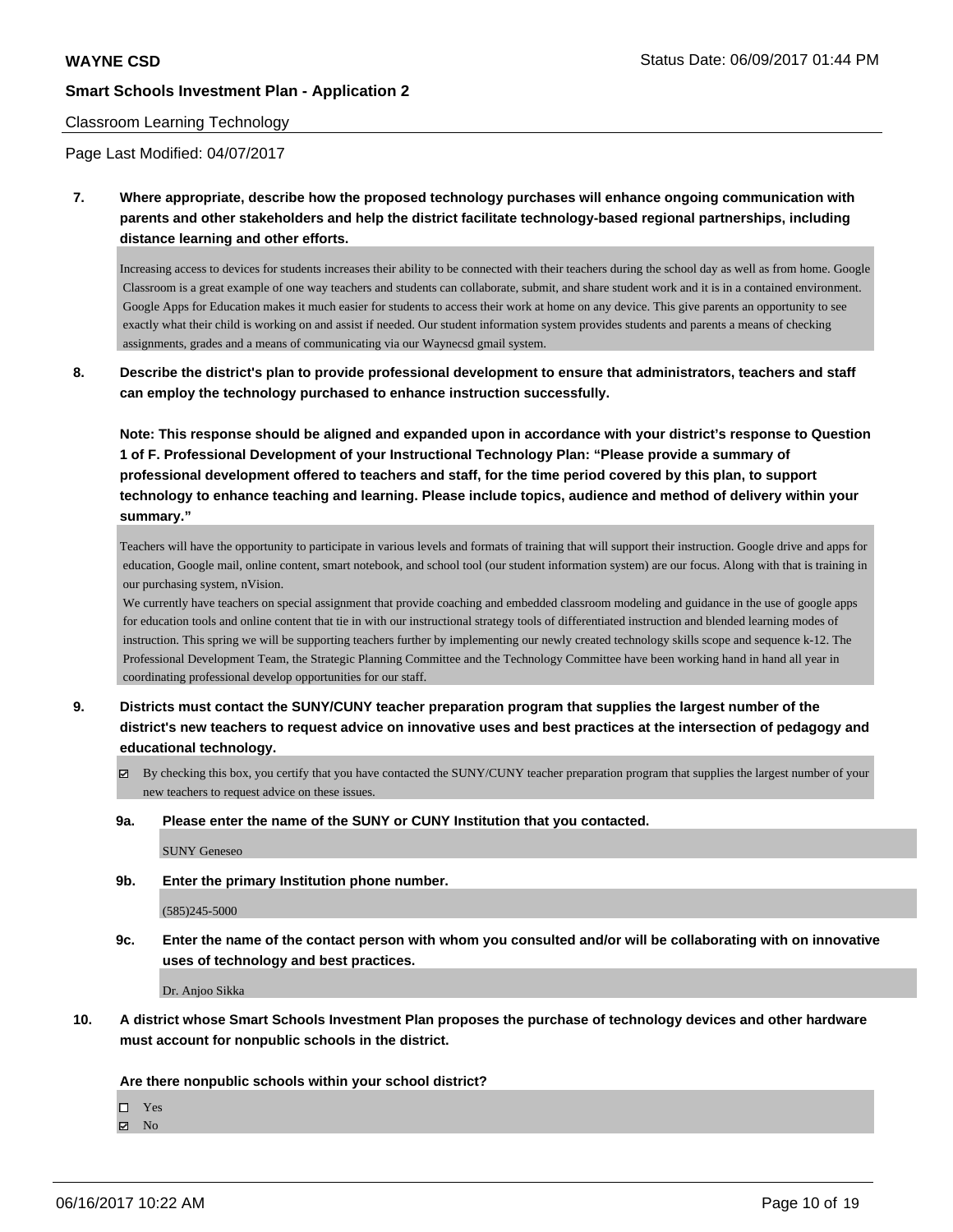#### Classroom Learning Technology

Page Last Modified: 04/07/2017

## **11. Nonpublic Classroom Technology Loan Calculator**

**The Smart Schools Bond Act provides that any Classroom Learning Technology purchases made using Smart Schools funds shall be lent, upon request, to nonpublic schools in the district. However, no school district shall be required to loan technology in amounts greater than the total obtained and spent on technology pursuant to the Smart Schools Bond Act and the value of such loan may not exceed the total of \$250 multiplied by the nonpublic school enrollment in the base year at the time of enactment.**

**See:**

**http://www.p12.nysed.gov/mgtserv/smart\_schools/docs/Smart\_Schools\_Bond\_Act\_Guidance\_04.27.15\_Final.pdf.**

|                                       | 1. Classroom<br>Technology<br>Sub-allocation | 2. Public<br>Enrollment<br>$(2014-15)$ | 3. Nonpublic<br>Enrollment<br>$(2014-15)$ | l 4. Sum of<br>l Public and<br>l Nonpublic<br>l Enrollment | 15. Total Per<br>Pupil Sub-<br>lallocation | 6. Total<br>Nonpublic Loan  <br>Amount                                                        |
|---------------------------------------|----------------------------------------------|----------------------------------------|-------------------------------------------|------------------------------------------------------------|--------------------------------------------|-----------------------------------------------------------------------------------------------|
| Calculated Nonpublic Loan<br>l Amount |                                              |                                        |                                           |                                                            |                                            | (No Response)   (No Response)   (No Response)   (No Response)   (No Response)   (No Response) |

**12. To ensure the sustainability of technology purchases made with Smart Schools funds, districts must demonstrate a long-term plan to maintain and replace technology purchases supported by Smart Schools Bond Act funds. This sustainability plan shall demonstrate a district's capacity to support recurring costs of use that are ineligible for Smart Schools Bond Act funding such as device maintenance, technical support, Internet and wireless fees, maintenance of hotspots, staff professional development, building maintenance and the replacement of incidental items. Further, such a sustainability plan shall include a long-term plan for the replacement of purchased devices and equipment at the end of their useful life with other funding sources.**

 $\boxtimes$  By checking this box, you certify that the district has a sustainability plan as described above.

**13. Districts must ensure that devices purchased with Smart Schools Bond funds will be distributed, prepared for use, maintained and supported appropriately. Districts must maintain detailed device inventories in accordance with generally accepted accounting principles.**

By checking this box, you certify that the district has a distribution and inventory management plan and system in place.

**14. If you are submitting an allocation for Classroom Learning Technology complete this table. Note that the calculated Total at the bottom of the table must equal the Total allocation for this category that you entered in the SSIP Overview overall budget.**

|                         | Sub-Allocation |
|-------------------------|----------------|
| Interactive Whiteboards | 450,000        |
| Computer Servers        | (No Response)  |
| Desktop Computers       | (No Response)  |
| <b>Laptop Computers</b> | 197,600        |
| <b>Tablet Computers</b> | 32,000         |
| <b>Other Costs</b>      | 20,640         |
| Totals:                 | 700,240        |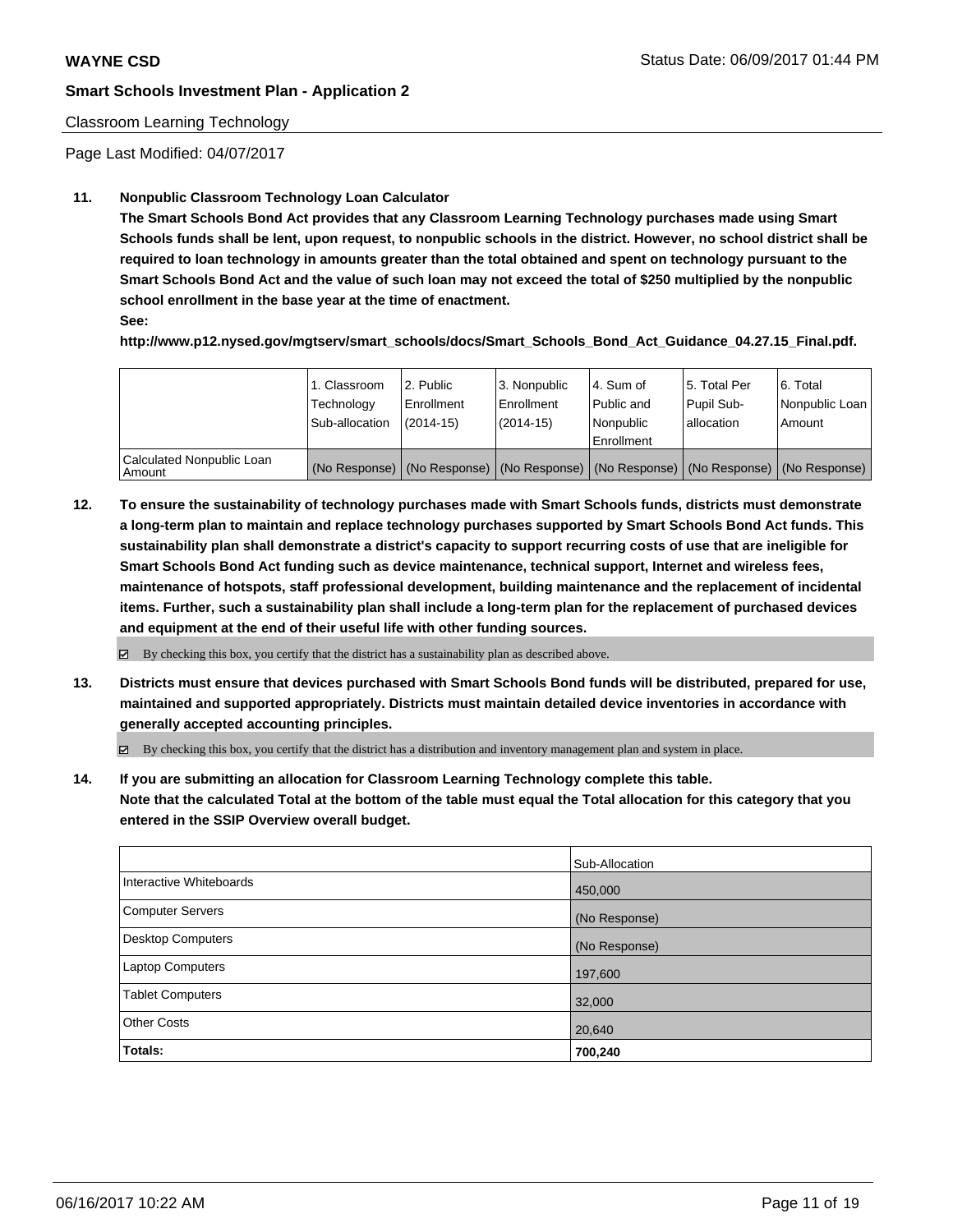#### Classroom Learning Technology

Page Last Modified: 04/07/2017

**15. Please detail the type, quantity, per unit cost and total cost of the eligible items under each sub-category. This is especially important for any expenditures listed under the "Other" category. All expenditures must be capital-bond eligible to be reimbursed through the SSBA. If you have any questions, please contact us directly through smartschools@nysed.gov.**

**Please specify in the "Item to be Purchased" field which specific expenditures and items are planned to meet the district's nonpublic loan requirement, if applicable.**

**NOTE: Wireless Access Points that will be loaned/purchased for nonpublic schools should ONLY be included in this category, not under School Connectivity, where public school districts would list them. Add rows under each sub-category for additional items, as needed.**

| Iltem to be Purchased        | Quantity    | Cost per Item | <b>Total Cost</b> |
|------------------------------|-------------|---------------|-------------------|
|                              |             |               |                   |
|                              |             |               |                   |
| l Flat Screen Touch Monitors | 100         | 4,550         | 450,000           |
| Ipads                        | 80          | 400           | 32,000            |
| Chromebooks                  | 608         | 325           | 197,600           |
| Cases for both the ipads and | 688         | 30            | 20.640            |
|                              | chromebooks |               |                   |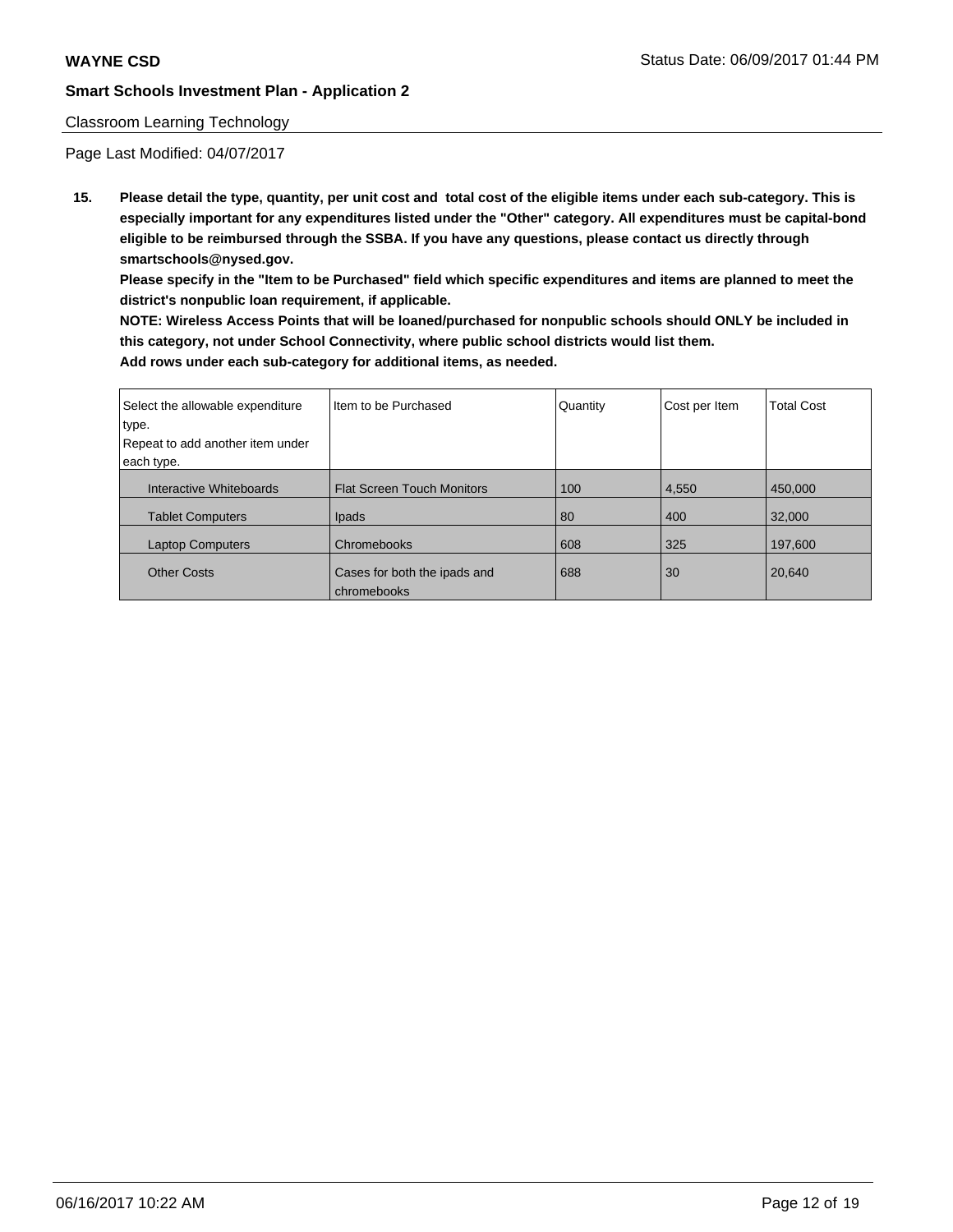#### Pre-Kindergarten Classrooms

Page Last Modified: 04/07/2017

## **Group 1**

**1. Provide information regarding how and where the district is currently serving pre-kindergarten students and justify the need for additional space with enrollment projections over 3 years.**

(No Response)

- **2. Describe the district's plan to construct, enhance or modernize education facilities to accommodate prekindergarten programs. Such plans must include:**
	- **Specific descriptions of what the district intends to do to each space;**
	- **An affirmation that pre-kindergarten classrooms will contain a minimum of 900 square feet per classroom;**
	- **The number of classrooms involved;**
	- **The approximate construction costs per classroom; and**
	- **Confirmation that the space is district-owned or has a long-term lease that exceeds the probable useful life of the improvements.**

(No Response)

**3. Smart Schools Bond Act funds may only be used for capital construction costs. Describe the type and amount of additional funds that will be required to support ineligible ongoing costs (e.g. instruction, supplies) associated with any additional pre-kindergarten classrooms that the district plans to add.**

(No Response)

**4. All plans and specifications for the erection, repair, enlargement or remodeling of school buildings in any public school district in the State must be reviewed and approved by the Commissioner. Districts that plan capital projects using their Smart Schools Bond Act funds will undergo a Preliminary Review Process by the Office of Facilities Planning.**

**Please indicate on a separate row each project number given to you by the Office of Facilities Planning.**

| Project Number |  |
|----------------|--|
| (No Response)  |  |

**5. If you have made an allocation for Pre-Kindergarten Classrooms, complete this table. Note that the calculated Total at the bottom of the table must equal the Total allocation for this category that you entered in the SSIP Overview overall budget.**

| Totals:                                  | 0              |
|------------------------------------------|----------------|
| Other Costs                              | (No Response)  |
| Enhance/Modernize Educational Facilities | (No Response)  |
| Construct Pre-K Classrooms               | (No Response)  |
|                                          | Sub-Allocation |

**6. Please detail the type, quantity, per unit cost and total cost of the eligible items under each sub-category. This is especially important for any expenditures listed under the "Other" category. All expenditures must be capital-bond eligible to be reimbursed through the SSBA. If you have any questions, please contact us directly through smartschools@nysed.gov.**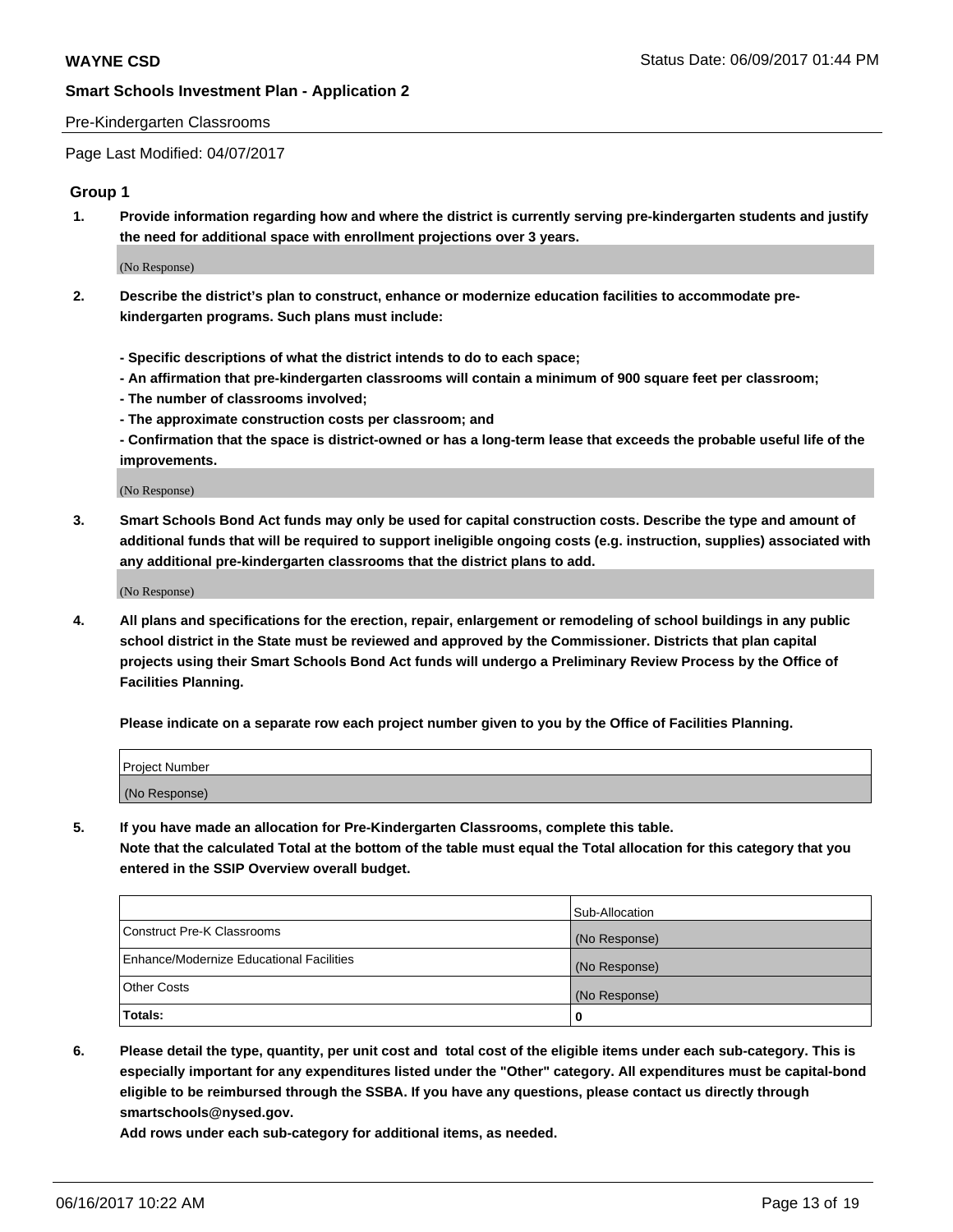# Pre-Kindergarten Classrooms

| Select the allowable expenditure | Item to be purchased | Quantity      | Cost per Item | <b>Total Cost</b> |
|----------------------------------|----------------------|---------------|---------------|-------------------|
| type.                            |                      |               |               |                   |
| Repeat to add another item under |                      |               |               |                   |
| each type.                       |                      |               |               |                   |
| (No Response)                    | (No Response)        | (No Response) | (No Response) | (No Response)     |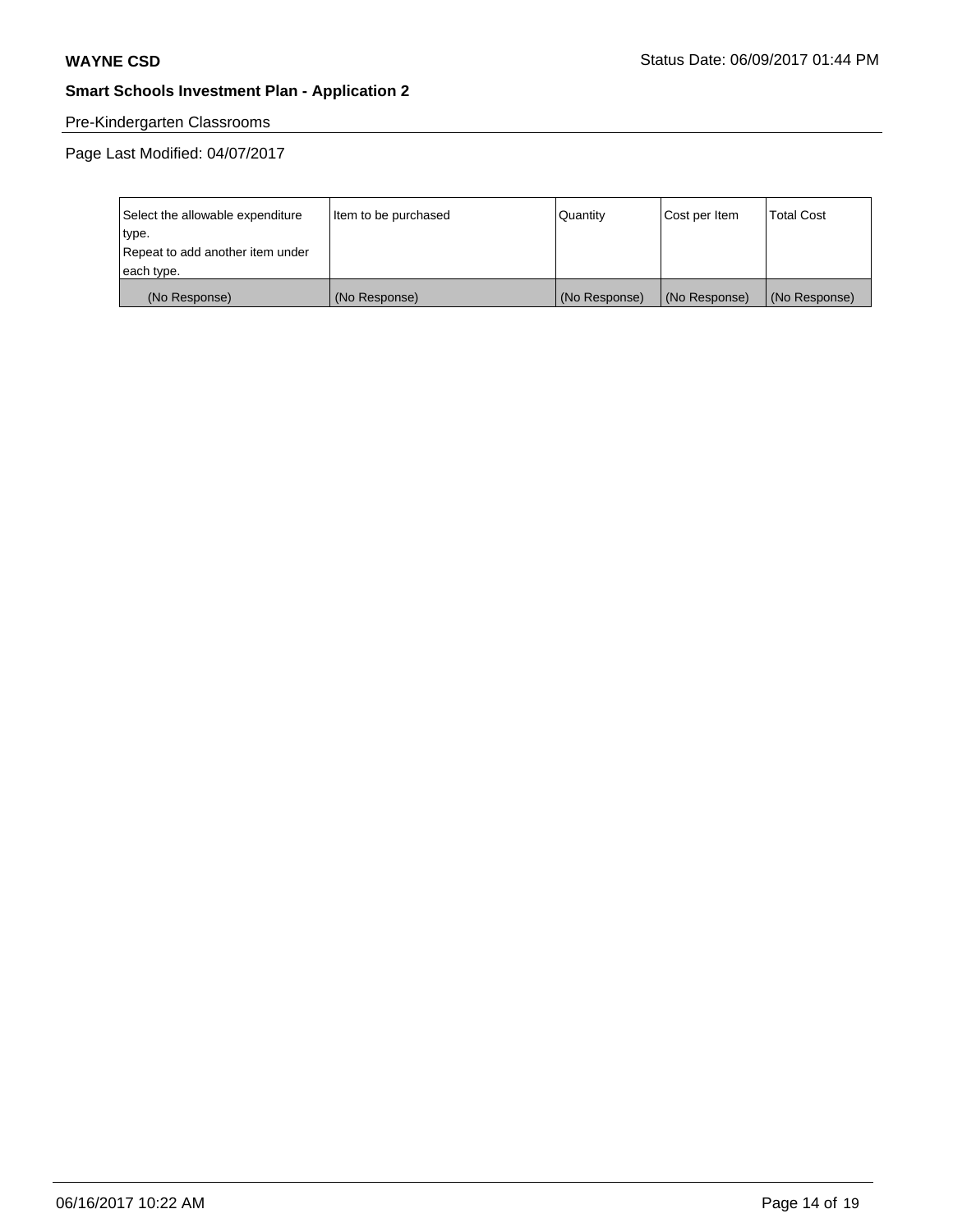#### Replace Transportable Classrooms

Page Last Modified: 04/07/2017

### **Group 1**

**1. Describe the district's plan to construct, enhance or modernize education facilities to provide high-quality instructional space by replacing transportable classrooms.**

(No Response)

**2. All plans and specifications for the erection, repair, enlargement or remodeling of school buildings in any public school district in the State must be reviewed and approved by the Commissioner. Districts that plan capital projects using their Smart Schools Bond Act funds will undergo a Preliminary Review Process by the Office of Facilities Planning.**

**Please indicate on a separate row each project number given to you by the Office of Facilities Planning.**

| Project Number |  |
|----------------|--|
| (No Response)  |  |

**3. For large projects that seek to blend Smart Schools Bond Act dollars with other funds, please note that Smart Schools Bond Act funds can be allocated on a pro rata basis depending on the number of new classrooms built that directly replace transportable classroom units.**

**If a district seeks to blend Smart Schools Bond Act dollars with other funds describe below what other funds are being used and what portion of the money will be Smart Schools Bond Act funds.**

(No Response)

**4. If you have made an allocation for Replace Transportable Classrooms, complete this table. Note that the calculated Total at the bottom of the table must equal the Total allocation for this category that you entered in the SSIP Overview overall budget.**

|                                                | Sub-Allocation |
|------------------------------------------------|----------------|
| Construct New Instructional Space              | (No Response)  |
| Enhance/Modernize Existing Instructional Space | (No Response)  |
| Other Costs                                    | (No Response)  |
| Totals:                                        | $\Omega$       |

**5. Please detail the type, quantity, per unit cost and total cost of the eligible items under each sub-category. This is especially important for any expenditures listed under the "Other" category. All expenditures must be capital-bond eligible to be reimbursed through the SSBA. If you have any questions, please contact us directly through smartschools@nysed.gov.**

| Select the allowable expenditure | Item to be purchased | Quantity      | Cost per Item | <b>Total Cost</b> |
|----------------------------------|----------------------|---------------|---------------|-------------------|
| type.                            |                      |               |               |                   |
| Repeat to add another item under |                      |               |               |                   |
| each type.                       |                      |               |               |                   |
| (No Response)                    | (No Response)        | (No Response) | (No Response) | (No Response)     |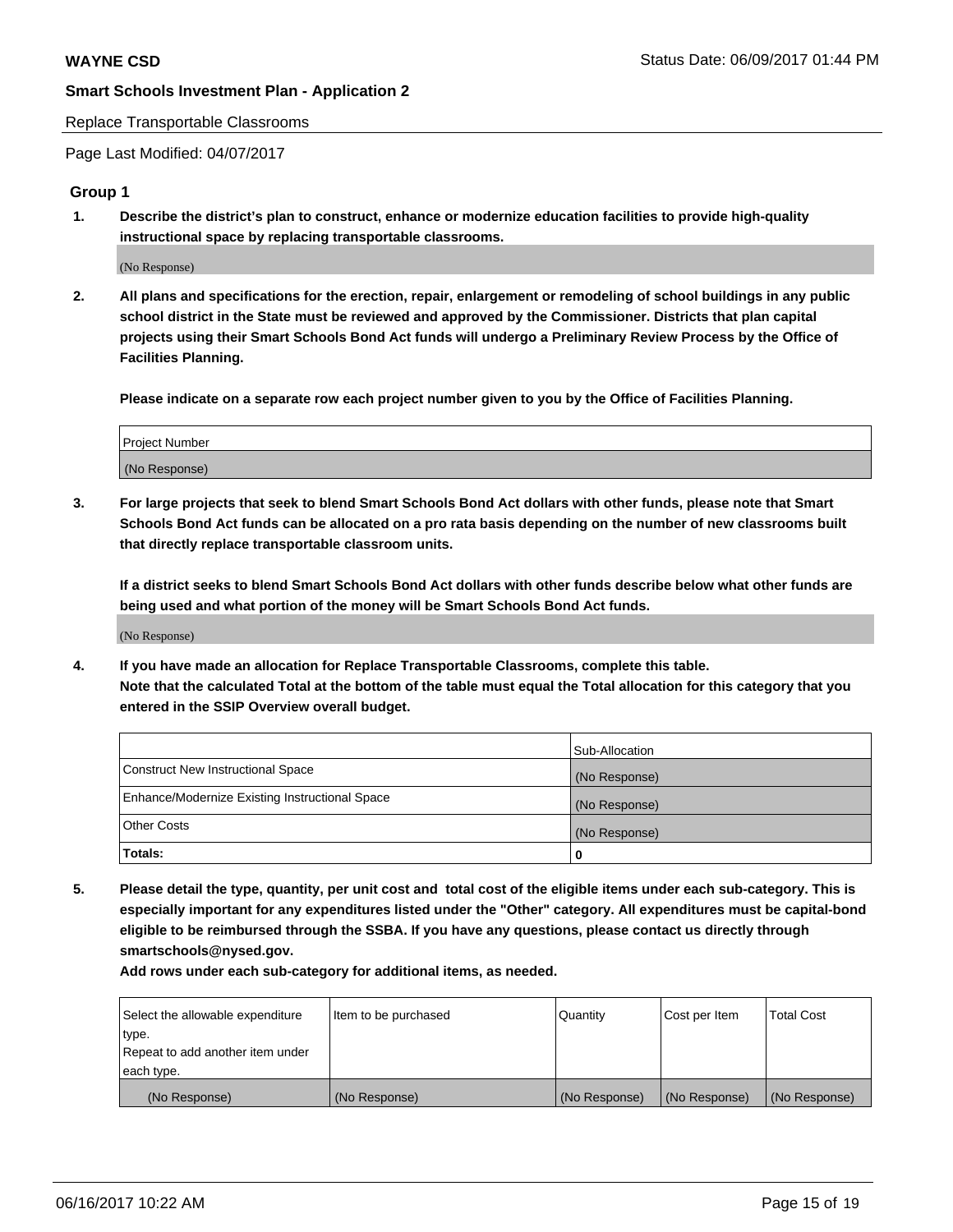### High-Tech Security Features

Page Last Modified: 04/07/2017

## **Group 1**

**1. Describe how you intend to use Smart Schools Bond Act funds to install high-tech security features in school buildings and on school campuses.**

(No Response)

**2. All plans and specifications for the erection, repair, enlargement or remodeling of school buildings in any public school district in the State must be reviewed and approved by the Commissioner. Districts that plan capital projects using their Smart Schools Bond Act funds will undergo a Preliminary Review Process by the Office of Facilities Planning.** 

**Please indicate on a separate row each project number given to you by the Office of Facilities Planning.**

| Project Number |  |
|----------------|--|
|                |  |
| (No Response)  |  |

- **3. Was your project deemed eligible for streamlined Review?**
	- Yes  $\hfill \square$  No
- **4. Include the name and license number of the architect or engineer of record.**

| Name          | License Number |
|---------------|----------------|
| (No Response) | (No Response)  |

**5. If you have made an allocation for High-Tech Security Features, complete this table. Note that the calculated Total at the bottom of the table must equal the Total allocation for this category that you entered in the SSIP Overview overall budget.**

|                                                      | Sub-Allocation |
|------------------------------------------------------|----------------|
| Capital-Intensive Security Project (Standard Review) | (No Response)  |
| Electronic Security System                           | (No Response)  |
| <b>Entry Control System</b>                          | (No Response)  |
| Approved Door Hardening Project                      | (No Response)  |
| <b>Other Costs</b>                                   | (No Response)  |
| Totals:                                              | 0              |

**6. Please detail the type, quantity, per unit cost and total cost of the eligible items under each sub-category. This is especially important for any expenditures listed under the "Other" category. All expenditures must be capital-bond eligible to be reimbursed through the SSBA. If you have any questions, please contact us directly through smartschools@nysed.gov.**

| (No Response)                    | (No Response)        | (No Response) | (No Response) | (No Response)     |
|----------------------------------|----------------------|---------------|---------------|-------------------|
| each type.                       |                      |               |               |                   |
| Repeat to add another item under |                      |               |               |                   |
| type.                            |                      |               |               |                   |
| Select the allowable expenditure | Item to be purchased | Quantity      | Cost per Item | <b>Total Cost</b> |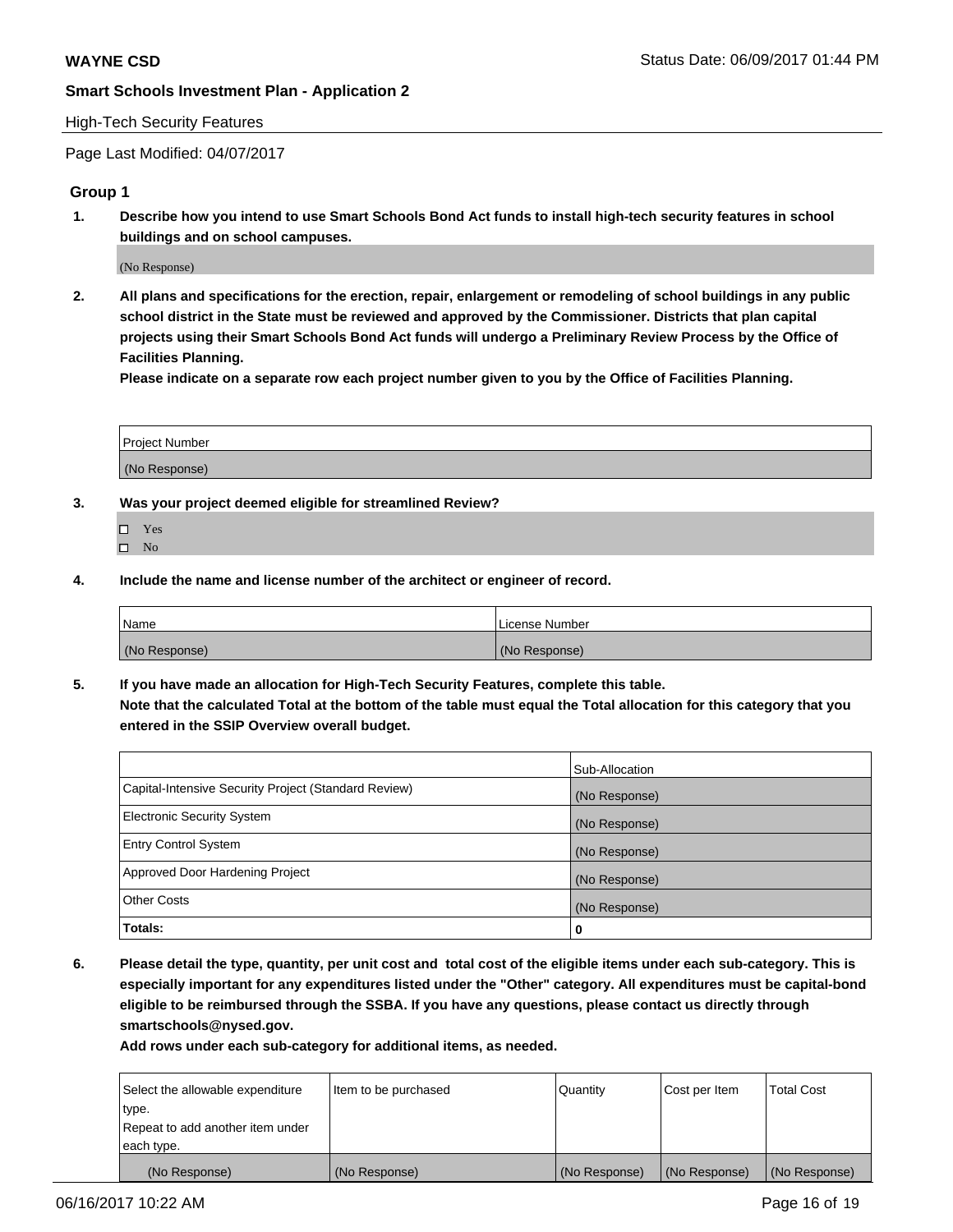# High-Tech Security Features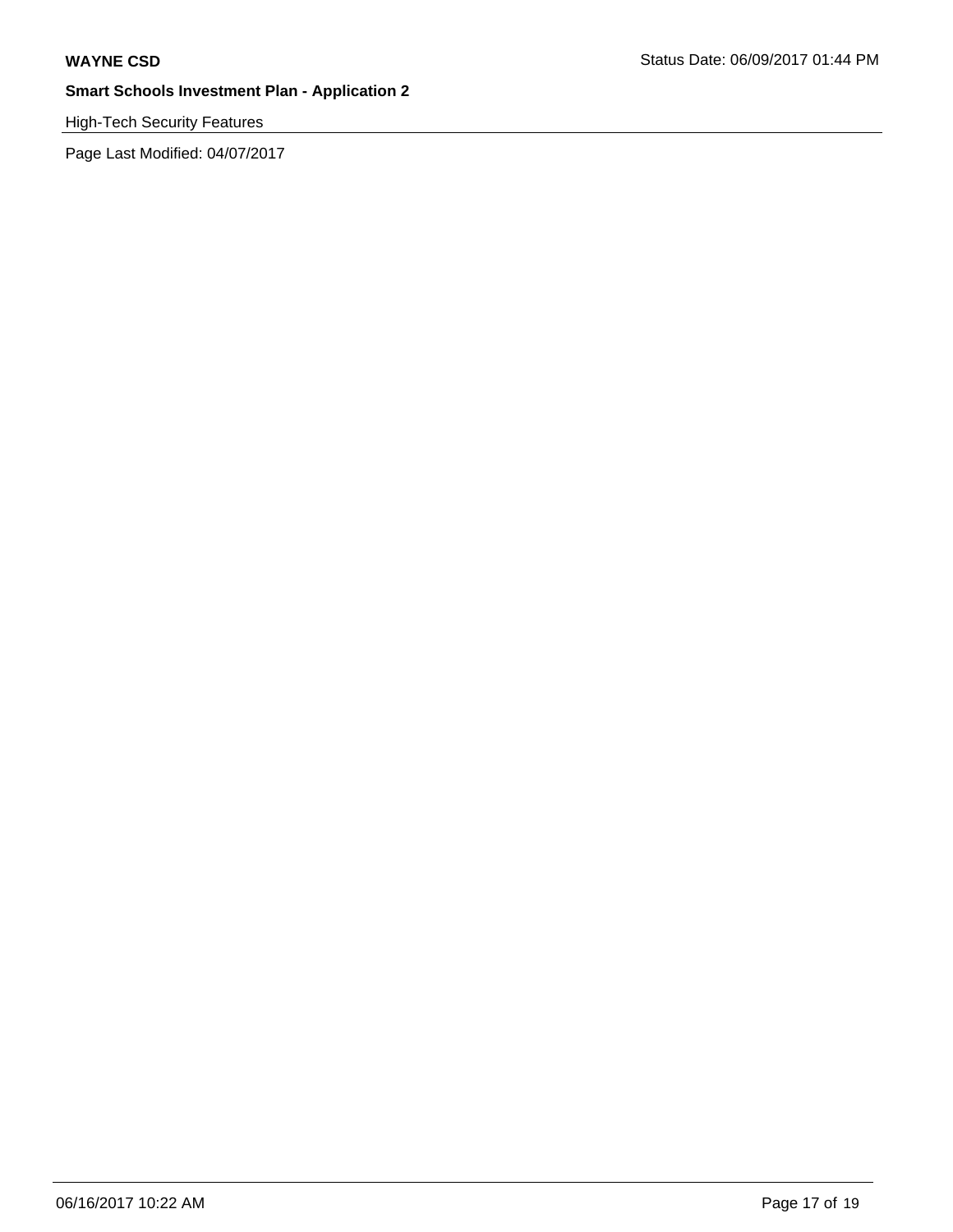Report